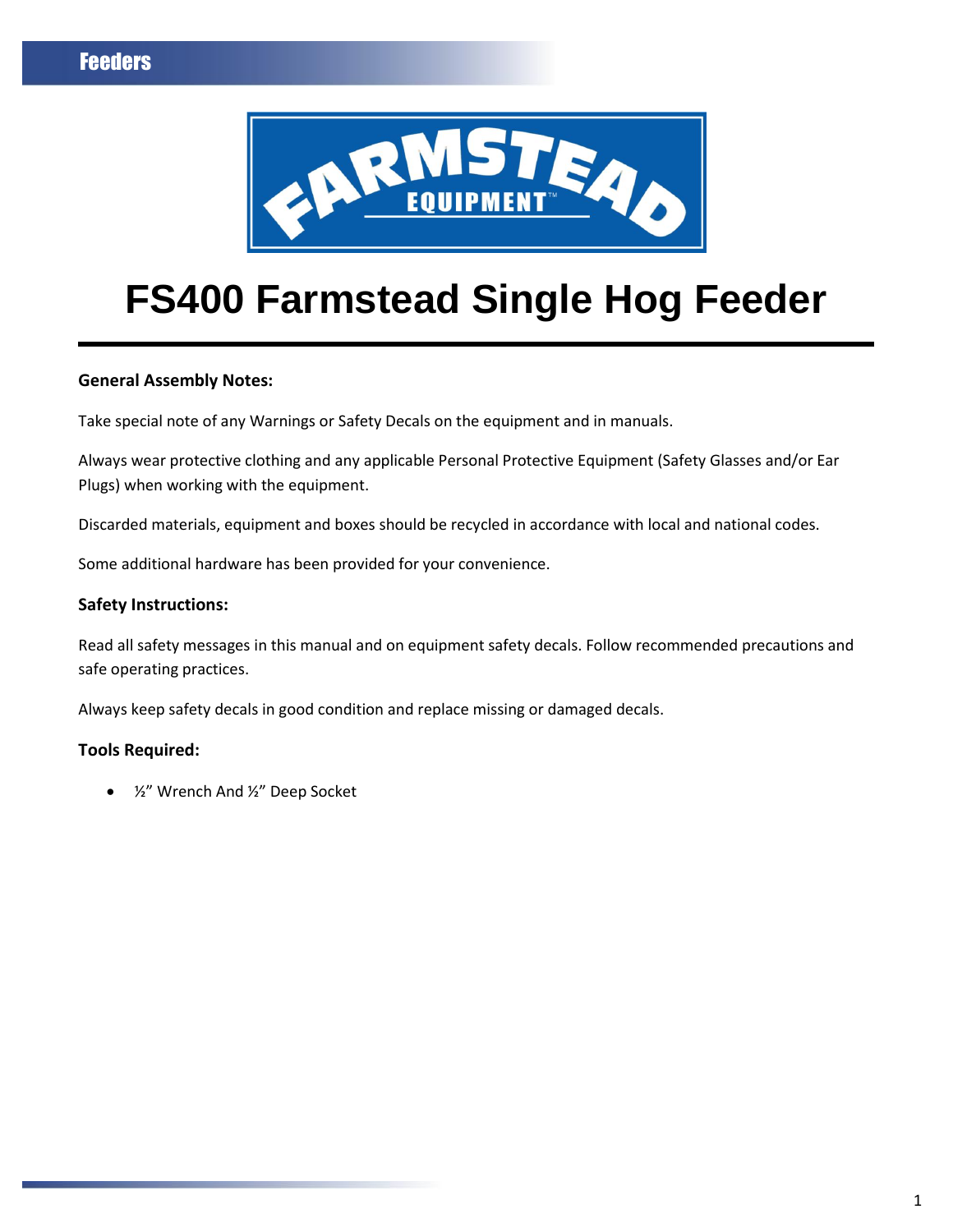

Parts list on next page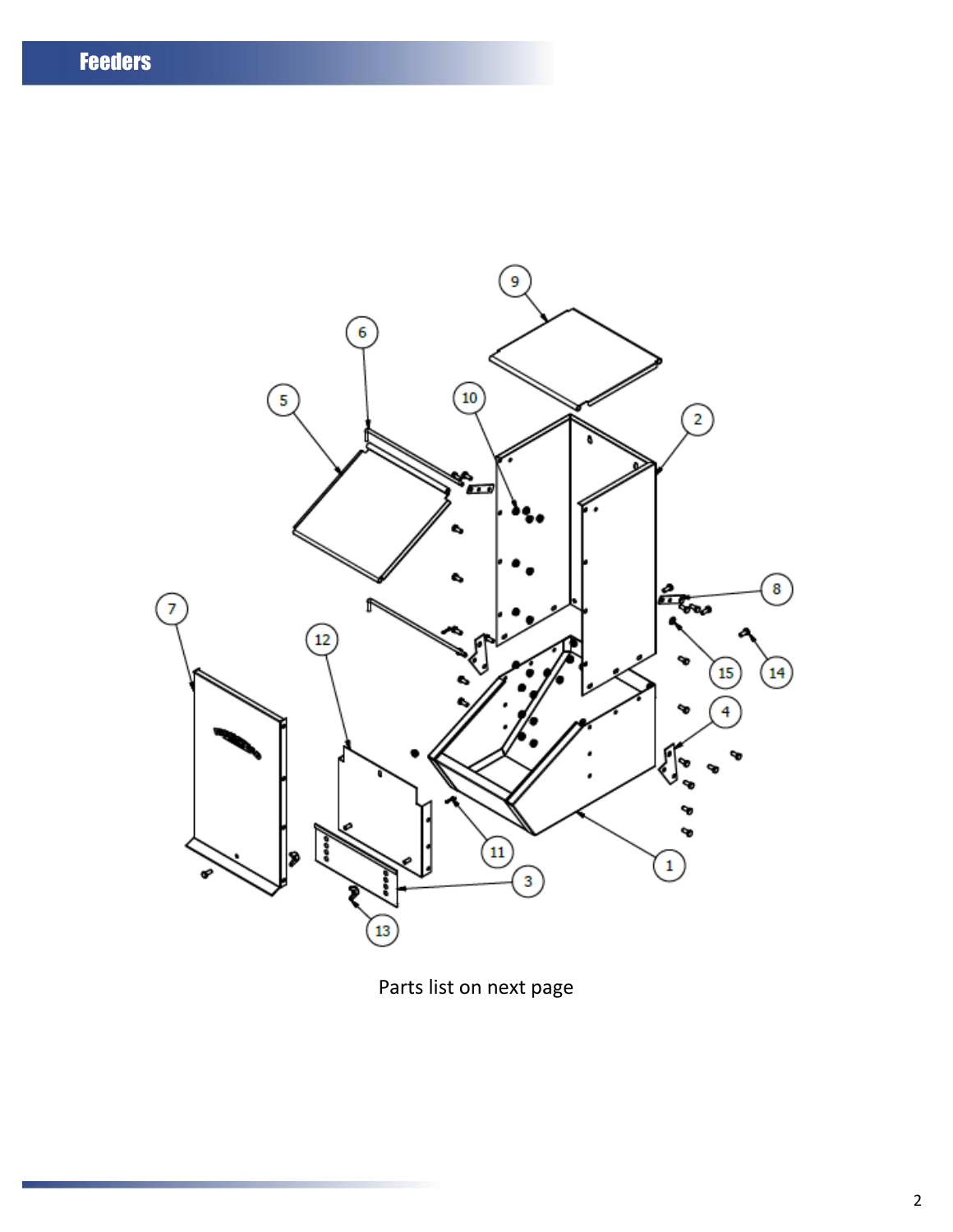| PARTS LIST |     |                    |                               |
|------------|-----|--------------------|-------------------------------|
| ITEM       | QTY | <b>PART NUMBER</b> | <b>DESCRIPTION</b>            |
| 1          | 1   | FS400-7            | Lower Trough Assembly         |
| 2          | 1   | FS400-8            | Upright, Back and Sides       |
| 3          | 1   | FS400-3            | Plate, Feed Adjustment        |
| 4          | 2   | FS400-2            | Bracket, Lid Rod              |
| 5          | 1   | FS400-5            | Lid, Trough                   |
| 6          | 2   | FS400-10           | Rod, Hinge                    |
| 7          | 1   | FS400-9            | Cover, Front                  |
| 8          | 2   | FS400-1            | Hinge, Top                    |
| 9          | 1   | FS400-4            | Lid, Top                      |
| 10         | 24  | <b>HS722</b>       | Nut, 5/16-18 Hex Serrated     |
|            |     |                    | Flange                        |
| 11         | 2   | C <sub>2663</sub>  | Pin, Cotter 1/8" X 3/4"       |
| 12         | 1   | FS400-6            | <b>WELDMENT, PANEL, LOWER</b> |
| 13         | 2   | 606685             | Nut, Wing 5/16"-18 Zinc       |
| 14         | 24  | 60508              | Bolt 5/16" X 3/4"             |
| 15         | 2   | 605800             | Washer Flat Zinc 5/16"        |

## **Assembly Instructions:**

1. Place FS400-6 into FS400-7 and align holes on both sides. The screws should be facing the front as shown. Tighten a bolt and nut in the two bottom holes with 1/2" socket and wrench.

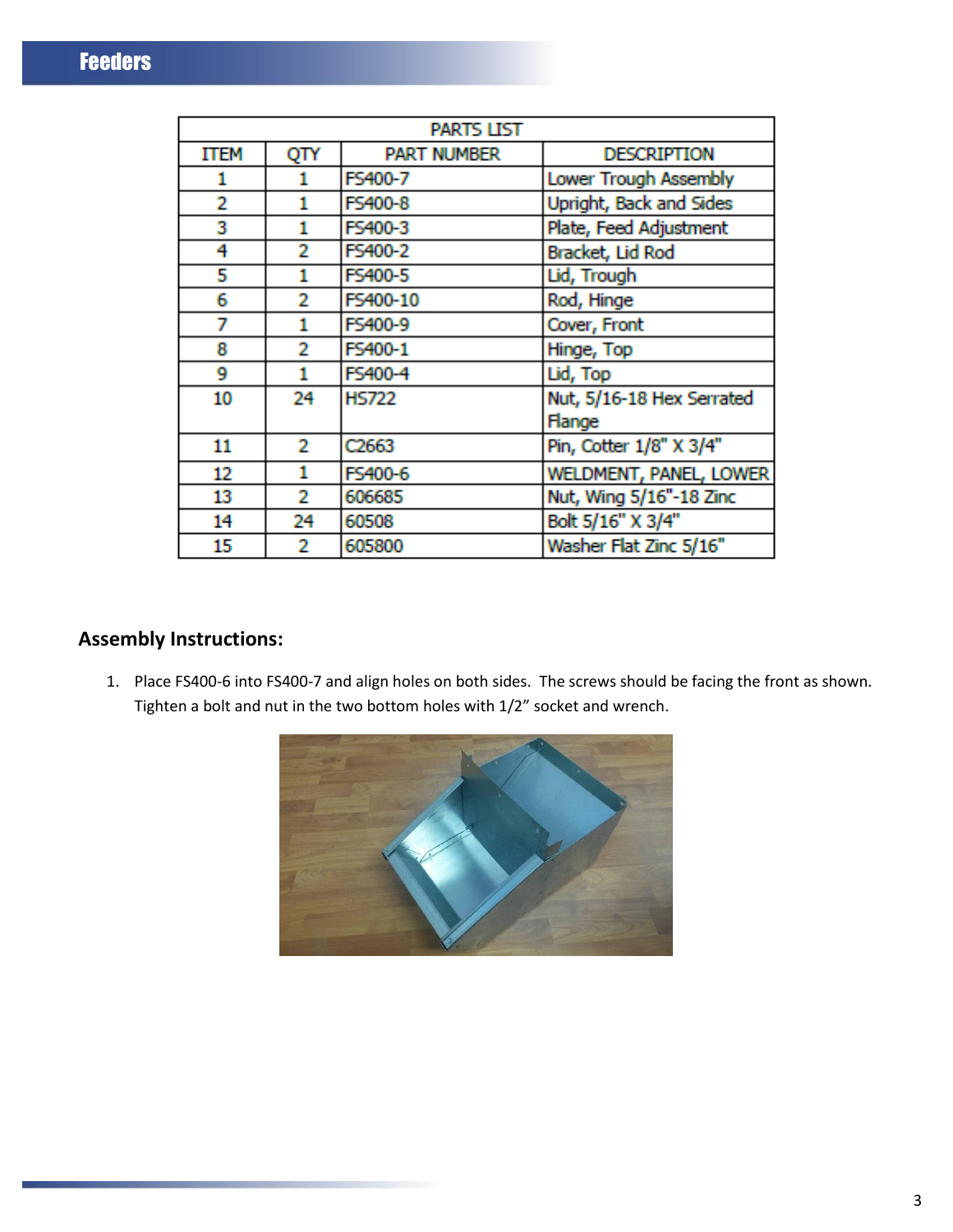2. Place FS400-8 around the outside of FS400-7aligning the holes.



3. Attach bracket FS400-2 on both sides as shown with a bolt and nut. Finger tighten for now. Only use bottom hole on bracket as the top will be needed in later steps.



4. Using the 1/2" socket and wrench, tighten nuts and bolts around bottom as shown.

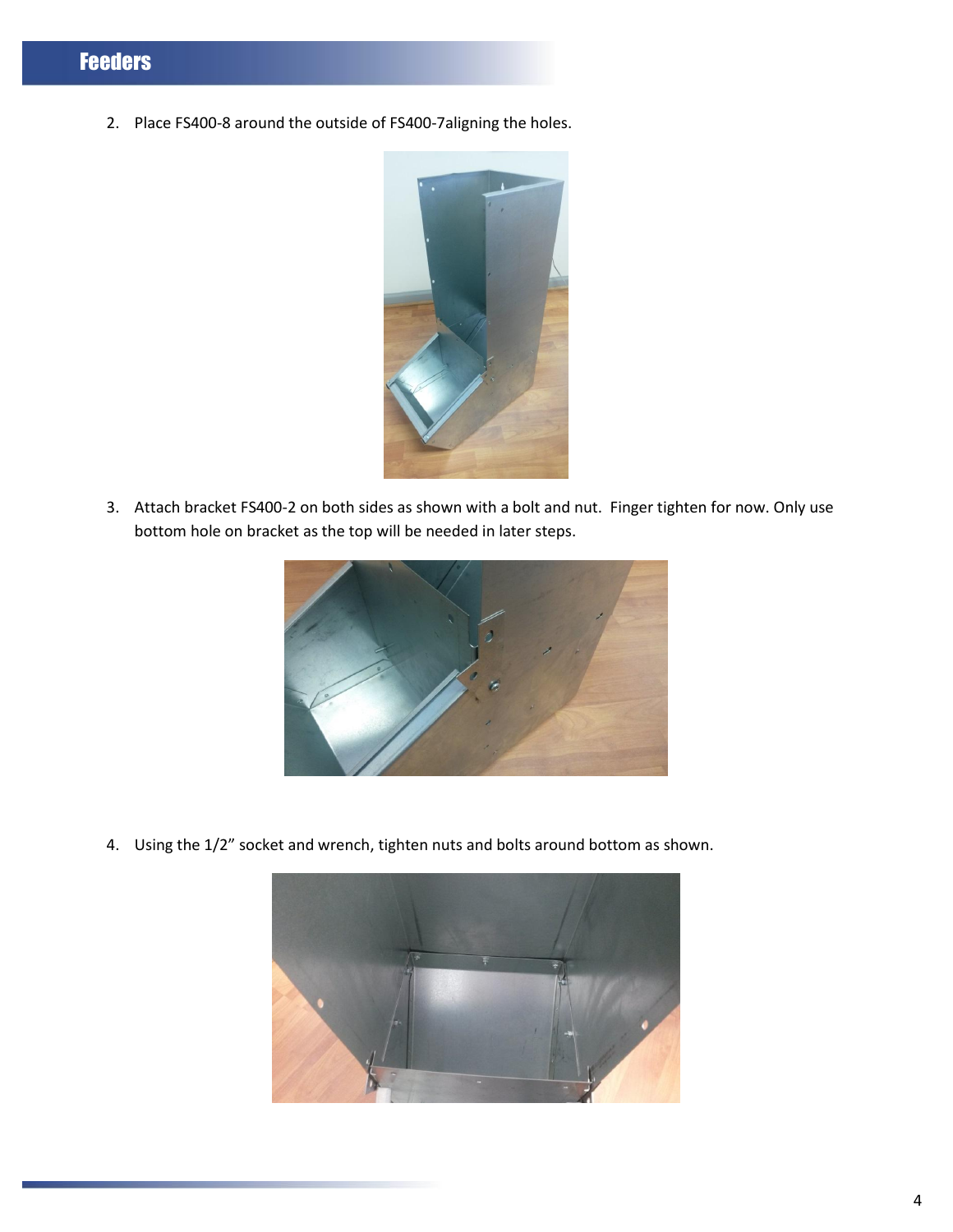- 
- 5. Secure FS400-3 to FS400-6 with wing nuts as shown. You can use the height setting of your choosing.

6. Fasten FS400-9 to front of feeder. The brackets installed in step 3 should be on the outside of the front panel. Now tighten both bolts securing the FS400-2 brackets. Install FS400-1 with nut and bolt as shown. Also place these brackets on the outside of the front panel. Tighten with 1/2" socket and wrench.

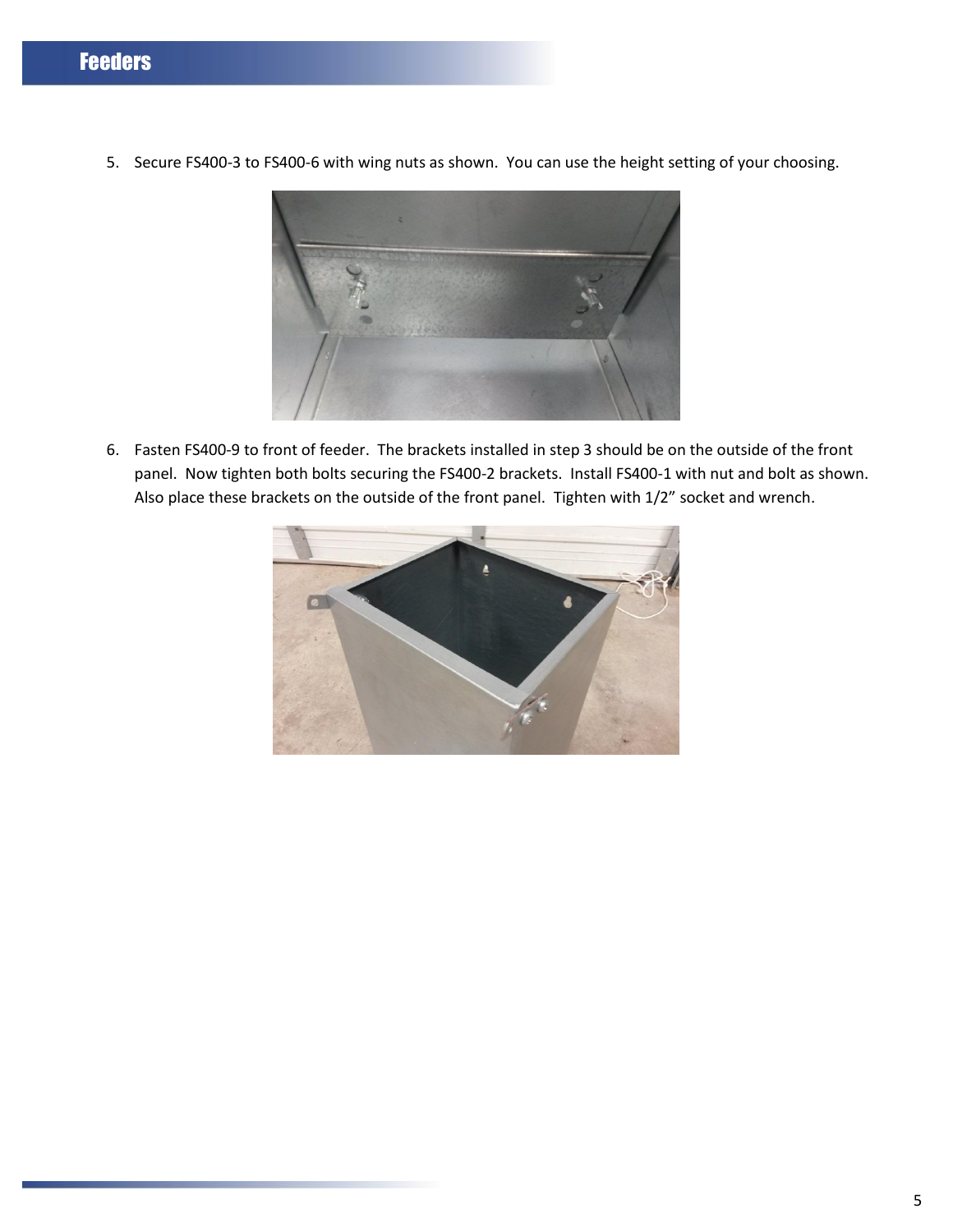7. Make sure all nuts and bolts are tightened with the 1/2" socket and wrench.



8. Install screw on front panel as shown and tighten with the 1/2" socket and wrench.

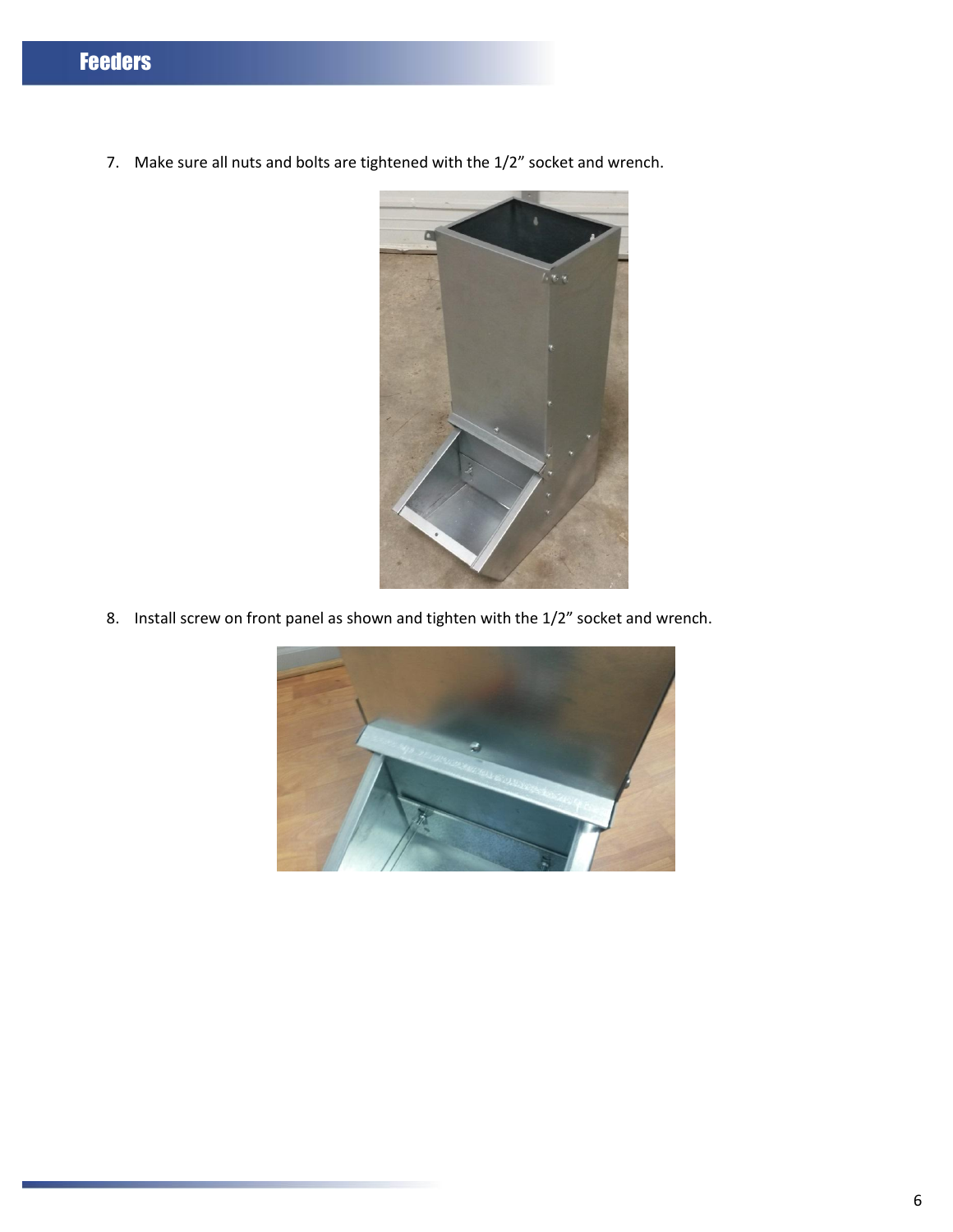9. Install the top lid FS400-4 by inserting rod FS400-10 through one side of lid as shown. Secure with washer and cotter pin.



10. Attach bottom lid FS400-5 by inserting rod FS400-10 through the angled up end of the lid. Secure with washer and cotter pin.